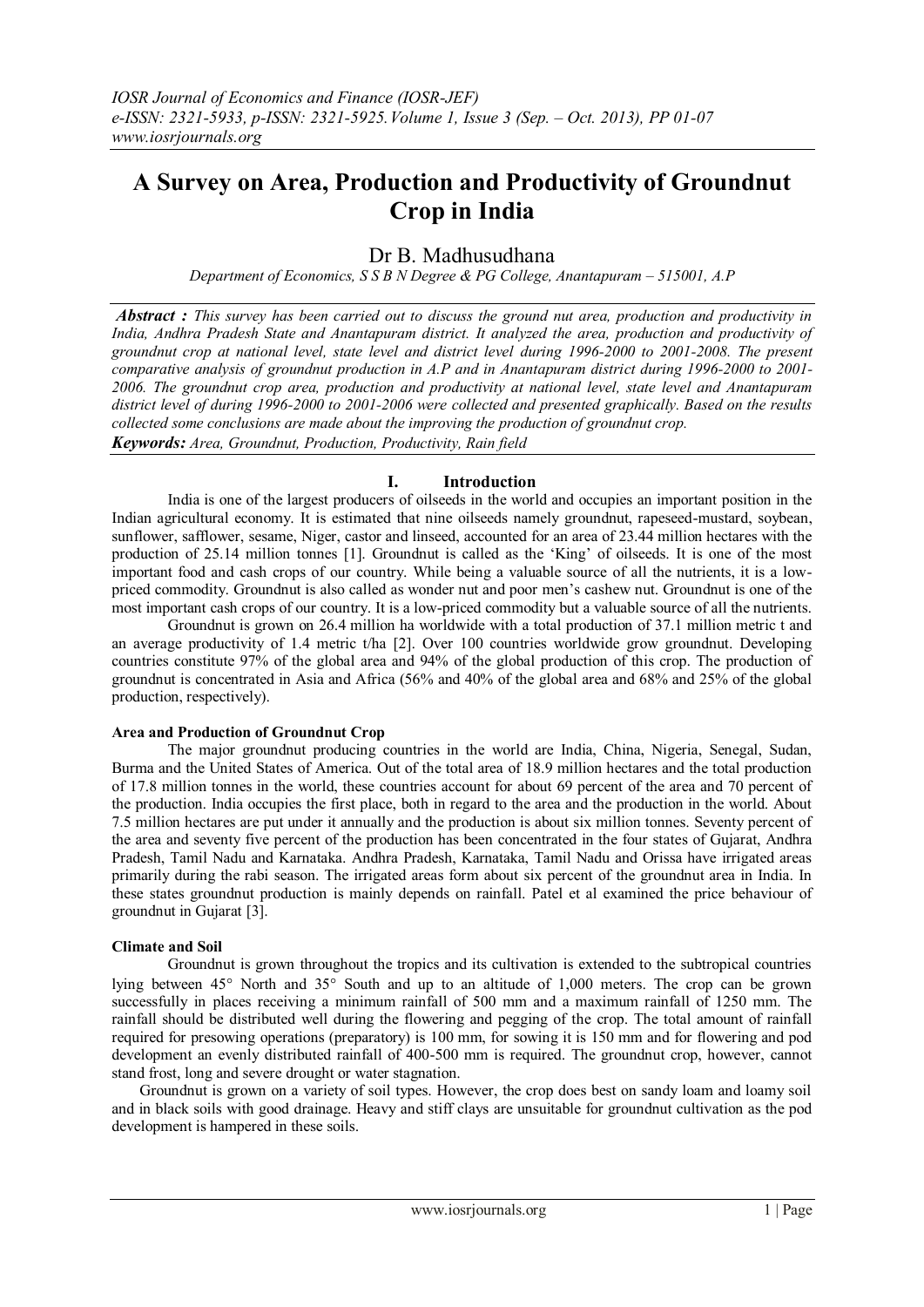#### **Seasons for Groundnut Cultivation**

Groundnut is raised mostly as a rain fed Kharif crop, being sown from May to June, depending on the monsoon rains. In some areas, or where the monsoon is delayed, it is sown as late August or early September.

As an irrigated crop it is grown to a limited extent between January and March and between May and July. For a Kharif crop, with the onset of rains in May and June, the field is given two ploughings and soil is pulverized well to obtain a good tilth. The third ploughing may be given for cultivation. Pant, D.C et al examined the economic aspects of groundnut processing in Southern Rajasthan [4].

#### **Varieties of Groundnut**

The varieties under cultivation fall into three groups in respect of the habit of growth, namely bunch (Spanish), semi-spreading and spreading. In the bunch group, the plants grow erect, possess light-green foliage, produce pods in clusters at the base of the plant and have round, plump non-dormant seeds, with light-rose test. In the case of the semi-spreading and spreading varieties, the branches trail either partially or completely on the surface of the soil, produce pods all along them, possess dark-green foliage and have oblong, dormant brownish seeds. The semi-spreading and spreading types are usually heavier yielding and later maturing than the bunch varieties. Margaret et al pointed out that though the condition of the poor farmer could be improved by way of raising the quality and quantity of the output, yet the farmer might not reap benefits owing to the exploitative practices of manufacturers and financiers and the wasteful marketing system[5].

#### **II. Results And Discussion**

Out of the nine-oilseed crops grown in India, groundnut accounts for about 45 percent of the total cropped area under oilseeds and 55 percent of the total area under oilseeds production. As such, the edible oil economy in India is primarily depending on groundnut production. Though India leads the world both in area and production of groundnut, the country ranks eight in productivity, which is lower by about 100 Kg. than the world average. The low yield levels are attributed to cultivation of the crop mostly in rain fed areas and in marginal lands with low inputs, low technology, poor plant population, inadequate fertilization and lack of plant protection. Another factor is inefficient post-harvest technology; all these factors have jointly contributed to low and unstable yields of groundnut crop in India.

Groundnut is an important protein supplement for cattle and poultry rations. It is also consumed as a confectionery product. The cake can be used for manufacturing artificial fibre. The haulms are fed to livestock. Groundnut shell is used as fuel for manufacturing coarse boards, cork substitutes. Groundnut is also valued as a rotation crop. Being a legume with root nodules, it can synthesize with atmospheric nitrogen and thereby improve soil fertility.

## **Area, Production and Productivity of Groundnut in India**

In India, 6,853 thousand hectares of area is under cultivation and produces 7867 thousand tonnes of the groundnut during 2005-2006 as shown in table3.2. Its production during 1996-97 was 8643 thousand tons with the yield of 1138 kgs per hectare in India. However, the area under groundnut was declined from 7596 thousand tonnes in 1996-97 to 5953 thousand tonnes in 2002-03. During the next three years i.e., from 2003-04 to 2007-08, the area under groundnut was increased from 5998 thousand tonnes to 6853 thousand tonnes. The reason for the declining trend of groundnut area is mainly change of cropping pattern and low rainfall in the southern states during the last few years. There were fluctuations in the production of groundnut in India during the decade 1996-97 to 2005-06. During 2002-03 the area, production and productivity of groundnut was low due to low rainfall in Gujarat and Andhra Pradesh.

|                       |                       |                            | $\overline{\phantom{a}}$                |
|-----------------------|-----------------------|----------------------------|-----------------------------------------|
| Year                  | Area<br>(000'hectaes) | Production<br>(000'tonnes) | Productivity<br>Per hectare<br>(in kgs) |
| 1996-97               | 7596                  | 8643                       | 1138                                    |
| 1997-98               | 7088                  | 7372                       | 1040                                    |
| 1998-99               | 7396                  | 8982                       | 1214                                    |
| 1999-00               | 6867                  | 5258                       | 766                                     |
| 2000-01               | 6732                  | 6408                       | 952                                     |
| 2001-02               | 6238                  | 6865                       | 1100                                    |
| 2002-03               | 5953                  | 4663                       | 783                                     |
| 2003-04               | 5998                  | 8127                       | 1355                                    |
| 2004-05               | 6827                  | 6774                       | 992                                     |
| 2005-06               | 6853                  | 7867                       | 1148                                    |
| 2006-07               | 6942                  | 7815                       | 1126                                    |
| 2007-08               | 6917                  | 8216                       | 1188                                    |
| <b>Annual Average</b> | 6783.917              | 7249.167                   | 1066.833                                |

**Table 1: Area, Production and Productivity of Groundnut Crop in India during 1996-2008**

**Source:** Directorate of Economics and Statistics India, Various issues 2009.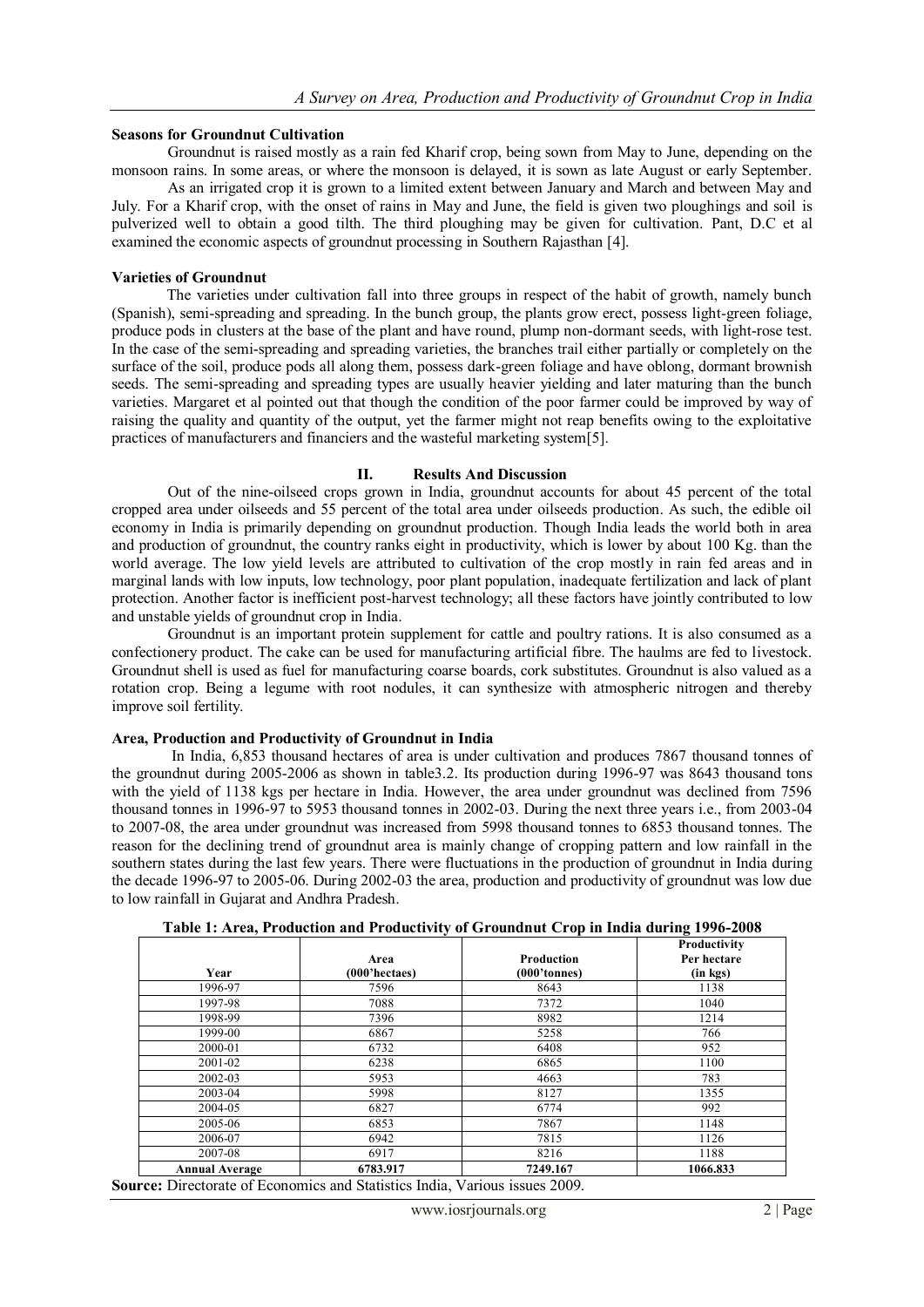

**Fig. 1: Area, Production and Productivity of Groundnut Crop in India (1996-08)**

The annual average area, production and productivity of groundnut during 1996-97 to 2005-06 was 6754 thousand hectares, 7095 thousand tons of production and 1048 kgs per hectare respectively as shown in table 1. The area, production and productivity of groundnut in India during 1996-97 to 2005-06 are presented in Fig. 1.

## **Area, Production and Productivity of Groundnut in Major Groundnut Growing States of India**

The state-wise break up of area production and productivity of groundnut is presented in table 2. It may be noted that Andhra Pradesh, Gujarat, Karnataka and Tamil Nadu occupied the top four positions in area cultivated. Gujarat tops with 2000 thousand hectares followed by Andhra Pradesh 1841 thousand hectors, Karnataka 967 thousand hectors and Tamil Nadu 615 thousand hectors. But there is a slight change in the order as far as production is concerned. Gujarat tops with 27.87 percent of total production followed by Andhra Pradesh 24.19 percent, Tamil Nadu 14.84 Percent and Karnataka 1095 percent. Though other states like Maharashtra, Rajasthan, Orissa, Madhya Pradesh, Uttar Pradesh and West Bengal are the important groundnut producing states.

#### **Table 2: Area, Production and Yield of Groundnut Crop in Major Groundnut Growing States in India during 2005–2006**

| S. No          | <b>State</b>   | Area<br>(000"hectares) | <b>Production</b><br>(000'tonnes) | Yield per hectare<br>(in kgs) |
|----------------|----------------|------------------------|-----------------------------------|-------------------------------|
|                | Andhra Pradesh | 1841                   | 1639                              | 890                           |
| 2              | Gujarat        | 2000                   | 1886                              | 943                           |
| 3              | Karnataka      | 969                    | 742                               | 766                           |
| $\overline{4}$ | Maharastra     | 447                    | 502                               | 1123                          |
| 5              | Madhya Pradesh | 209                    | 242                               | 1157                          |
| 6              | Tamil Nadu     | 615                    | 1005                              | 1634                          |
| $\overline{7}$ | Orissa         | 231                    | 351                               | 1519                          |
| 8              | Rajasthan      | 287                    | 446                               | 1554                          |
| 9              | West Bengal    | 046                    | 071                               | 1543                          |
| 10             | Uttar Pradesh  | 085                    | 069                               | 812                           |
|                | India          | 6827                   | 6774                              | 1194                          |

**Source:** Directorate of Economics and Statistics, India, Various issues.



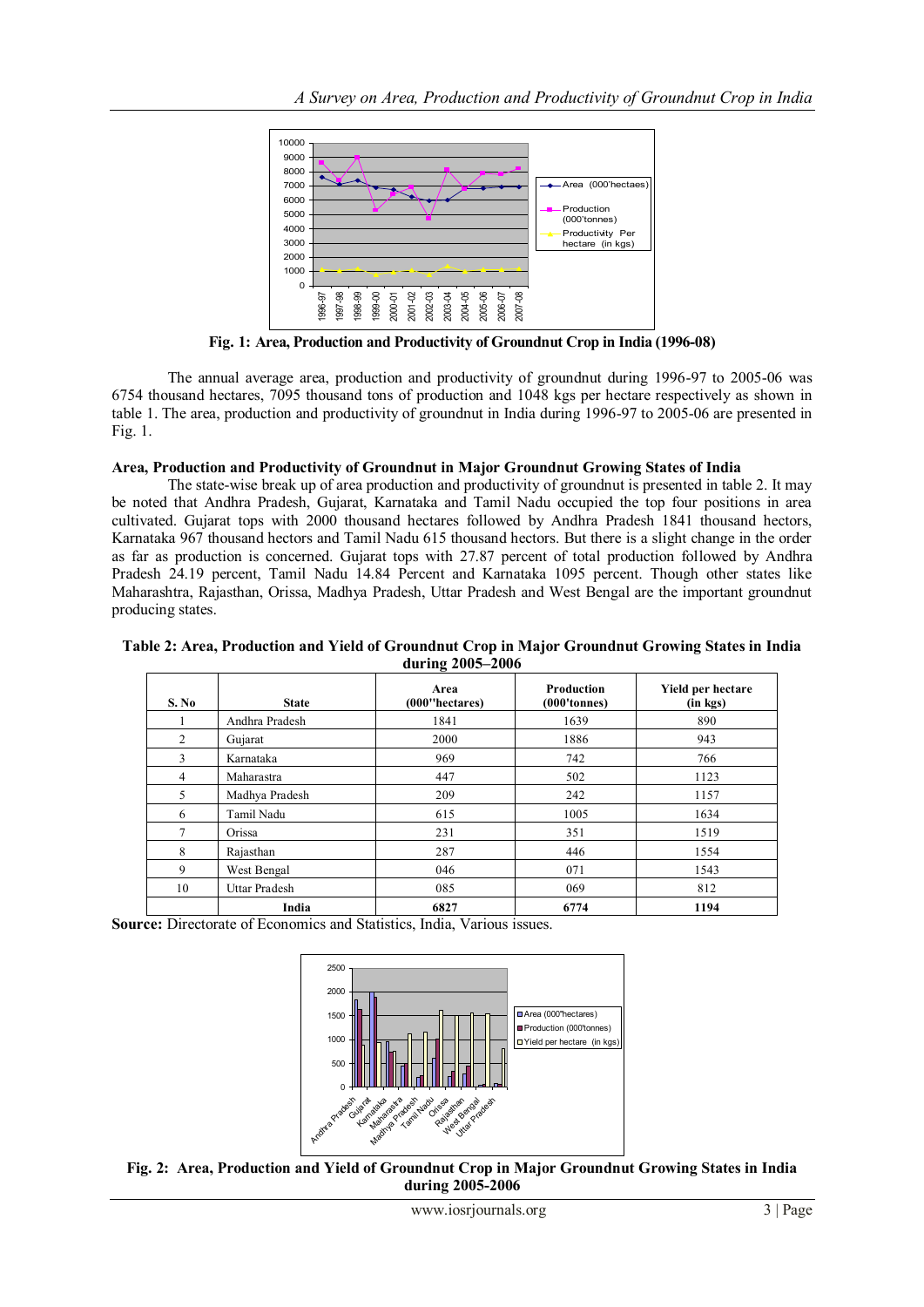The production of groundnut per hectare is high in Tamil Nadu with 1634 kgs per hectare, but it was in third place in total groundnut production during 2005-06. The yield per hectare is low in major groundnut growing states of Andhra Pradesh and Gujarat. The yield per hectare is very low in Karnataka (766 kgs per hectare) comparatively with other states. The area, production and productivity of groundnut in major groundnut growing states of India are presented in diagram .2.

## **Area, Production and Productivity of Groundnut in A.P**

The area, production and productivity of groundnut crop in Andhra Pradesh during 1996-97 to 2008- 09is presented in table 3. The area under groundnut crop in Andhra Pradesh was fluctuated between 14,69,624 hectares in 2002-2003 and 21,98,324 hectares in 1996-97.It is observed that the area under groundnut was declined in Andhra Pradesh from 21,98,324 hectares to 14,69,624 hectares during 1996-97 to 2002-03.The reason for this declining trend in area under groundnut was mainly inadequate and uneven rainfall in Rayalaseema region and change of cropping pattern in recent years in irrigated as well as un irrigated areas in all over the state.

|                       | Area          | Production  | <b>Yield Per hectare</b> |
|-----------------------|---------------|-------------|--------------------------|
| Year                  | (in hectares) | (in tonnes) | (in kgs)                 |
| 1996-97               | 2198324       | 20,44971    | 930                      |
| 1997-98               | 1834032       | 1155930     | 630                      |
| 1998-99               | 1991919       | 2155067     | 1081                     |
| 1999-00               | 1795117       | 1089246     | 606                      |
| 2000-01               | 1873817       | 2142953     | 1143                     |
| 2001-02               | 1691118       | 1250233     | 739                      |
| 2002-03               | 1469624       | 820654      | 558                      |
| 2003-04               | 1493259       | 985813      | 660                      |
| 2004-05               | 1841133       | 1639241     | 890                      |
| 2005-06               | 1875544       | 1365817     | 728                      |
| 2006-07               | 1334232       | 742637      | 557                      |
| 2007-08               | 1795306       | 2602847     | 1450                     |
| 2008-09               | 1766354       | 973264      | 551                      |
| <b>Annual Average</b> | 1766137       | 1459129     | 810                      |

**Table 3: Area, Production and Yield of Groundnut Crop in Andhra Pradesh during 1996–06**

**Source:** Directorate of Economics and Statistics India, Various issues.

But during the next three years, the area under groundnut was increased from 14,93,259 hectares in 2003-04 to 18,75,544 hectares in 2005-2006. The production of groundnut crop was also fluctuated from year to year during the decade under study. In three out of ten years under study the production of groundnut varied from 7,42,637 tons to 26,02,847 tons. The productivity of groundnut was significant in two out of ten years under study (1,081 kgs in 1998-99 and 1,143 kgs in 2000-01).

The reason for this may be due to good monsoons during these two years under reference. The productivity is very low with a variation of 551 kgs per hectare to 738 kgs per hectare in eight out of 13 years under reference. The area, production and productivity of groundnut crop in Andhra Pradesh during 1996-97 to 2005-2009 is diagrammatically presented in Fig.3.



**Fig. 3: Area, Production and Yield of Groundnut Crop in Andhra Pradesh during 1996-09**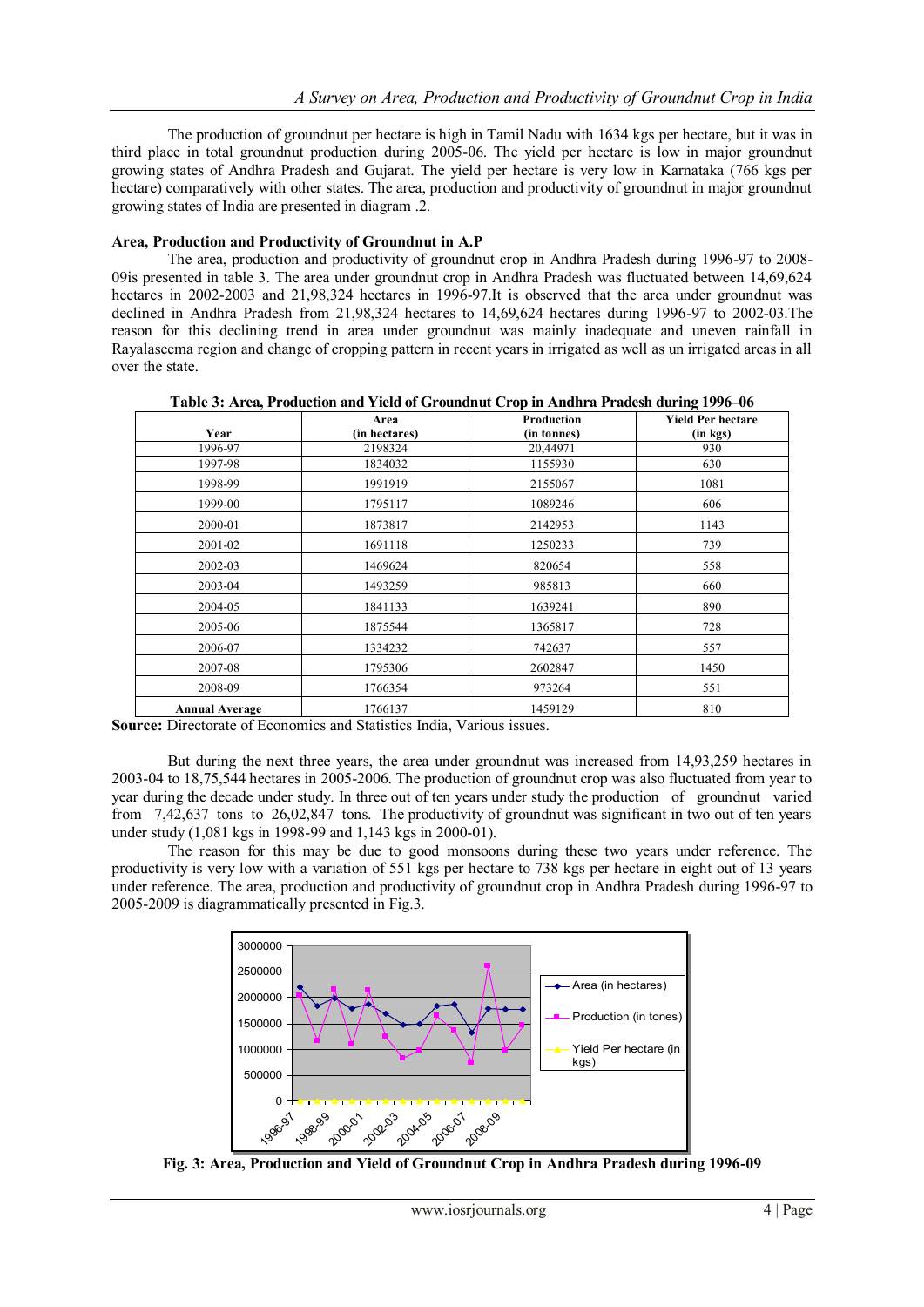#### **Area and Production of Groundnut Crop in Anantapuram District**

It can be observed from the table 4 that the area and production of groundnut in Anantapuram district are showing a steady growth with increasing trend. However, the average yield per hectare has almost remained different variations during the period under study. The total area under groundnut increased from 7,59,419 hectares in 1996-97 to 8,99,035 hectares in 2005-06 recording an increase of 18.38 percent. Correspondingly, the production has decreased form 5,55,251 tons in 1996-97 to 3,91,965 tons in 2005-06 registering a decrease of 29 percent and again declined to 1,00,012 tons. The production was increased from 9,03,614 tons in 1998-99 recording an increase of 62.74 percent and also production increased to 9,08,795 tons in 2000-01 recording an increase of 63.67 percent and again it increased to 11,30,126 tons in 2007-08.

| Year<br>$\boldsymbol{A}$ . | Area (in hectares) | Production<br>(in tons) | Yield<br>per hectare<br>(in kgs) |
|----------------------------|--------------------|-------------------------|----------------------------------|
| 1996-97                    | 7,59,419           | 5,55,251                | 731                              |
| 1997-98                    | 6,71,047           | 2,50,175                | 372                              |
| 1998-99                    | 7,81,179           | 9,03,614                | 1156                             |
| 1999-00                    | 7,16,650           | 2,74,815                | 383                              |
| 2000-01                    | 8,14,607           | 9,08,795                | 1116                             |
| 2001-02                    | 7,77,473           | 3,63,020                | 467                              |
| 2002-03                    | 7,49,791           | 2,78,604                | 372                              |
| 2003-04                    | 6,85,995           | 2,07,681                | 303                              |
| 2004-05                    | 8,72,000           | 7,06,000                | 809                              |
| 2005-06                    | 8,99,035           | 3,91,965                | 335                              |
| 2006-07                    | 8,91,202           | 5,16,115                | 579                              |
| 2007-08                    | 896826             | 1130126                 | 1260                             |
| 2008-09                    | 870456             | 100012                  | 115                              |

**Table 4: Area, Production and Yield of Groundnut Crop in Anantapuram District during 1996-2009**

 **Source:** Directorate of Economics and Statistics India, Various issues.1996–2009

#### **Area, Production and Productivity of Groundnut at National Level to District Level**

Table 5 presents the comparative analysis of area, production and productivity of groundnut crop at National level, state level and at district level during 2005-2006. The area under groundnut production was 75, 96,000 hectares in India during 2005-2006. During the same year, the area under groundnut in Andhra Pradesh was 21,98,000 hectares (28.94 percent) and 7,59,000 hectares in Anantapuram district with a share of 9.99 percent of India's total groundnut area and 34.53 percent of Andhra Pradesh total groundnut area during 2005- 2006.

| Table 5: Area, Production and Yield at National, State and at the District Level during 1996-2006 |                                              |  |  |
|---------------------------------------------------------------------------------------------------|----------------------------------------------|--|--|
|                                                                                                   | (Area 000'hectares, Production in 000' tons) |  |  |

| Year    |            | India | <b>Growth</b><br>Rate | Andhra<br>Pradesh | Growth<br>Rate | Anantapuram | Growth<br>Rate |
|---------|------------|-------|-----------------------|-------------------|----------------|-------------|----------------|
| 1996-97 | Area       | 7596  | 0.96                  | 2198              | $-0.99$        | 759         | 2.02           |
|         | Production | 8643  | 14.04                 | 2044              | $-22.13$       | 555         | $-43.82$       |
|         | Yield      | 1138  | 13.01                 | 630               | $-32.26$       | 731         | $-44.95$       |
| 1997-98 | Area       | 7088  | $-6.69$               | 1834              | $-16.56$       | 671         | $-11.59$       |
|         | Production | 7370  | $-14.73$              | 1156              | $-43.44$       | 250         | $-54.95$       |
|         | Yield      | 1040  | $-8.61$               | 1031              | 63.65          | 372         | $-49.11$       |
| 1998-99 | Area       | 7396  | 4.34                  | 1992              | 8.61           | 781         | 16.39          |
|         | Production | 8982  | 21.87                 | 2155              | 86.42          | 904         | 261.6          |
|         | Yield      | 1214  | 16.73                 | 606               | $-41.22$       | 1156        | 211.02         |
| 1999-00 | Area       | 6867  | $-7.15$               | 1795              | $-9.89$        | 815         | 4.35           |
|         | Production | 5258  | $-41.46$              | 1089              | $-49.47$       | 909         | 0.55           |
|         | Yield      | 766   | 26.4                  | 607               | 0.16           | 1115        | $-3.63$        |
| 2000-01 | Area       | 6733  | $-1.95$               | 1865              | 3.4            | 777         | $-4.54$        |
|         | Production | 6410  | 21.9                  | 2035              | 86.86          | 363         | $-60.02$       |
|         | Yield      | 952   | 24.28                 | 1091              | 79.74          | 467         | $-58.12$       |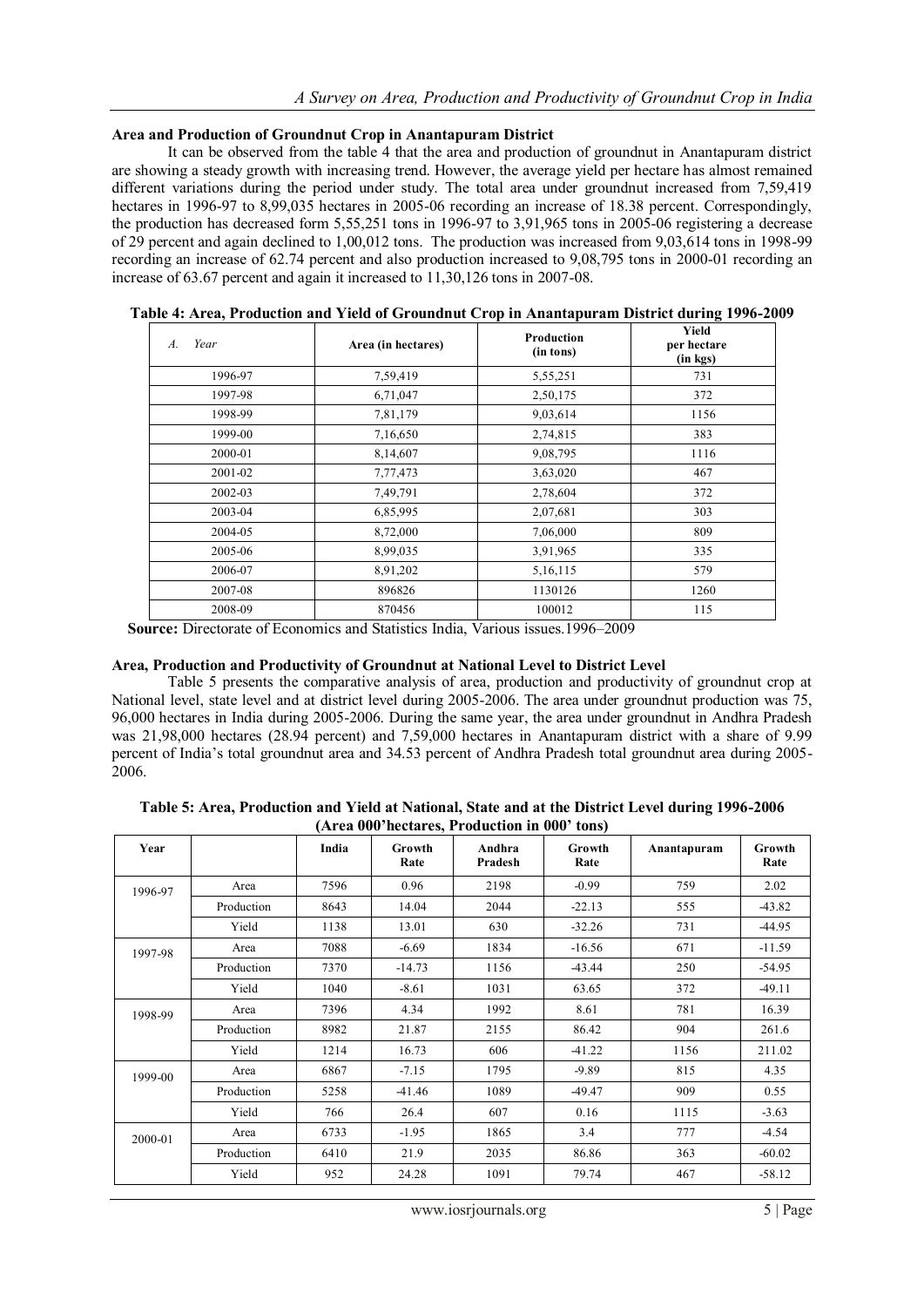| 2001-02 | Area       | 6240 | $-7.32$  | 1691 | $-9.32$  | 749 | $-3.73$  |
|---------|------------|------|----------|------|----------|-----|----------|
|         | Production | 7027 | 9.63     | 1250 | $-38.57$ | 279 | $-23.41$ |
|         | Yield      | 1126 | 18.28    | 739  | $-32.26$ | 372 | $-20.34$ |
| 2002-03 | Area       | 5953 | 6.17     | 1470 | $-13.07$ | 686 | $-8.41$  |
|         | Production | 4121 | 44.46    | 821  | $-34.32$ | 208 | $-25.45$ |
|         | Yield      | 694  | $-38.36$ | 558  | $-24.49$ | 302 | $-18.82$ |
| 2003-04 | Area       | 5998 | 0.75     | 1493 | 1.56     | 686 | $\theta$ |
|         | Production | 8127 | 97.21    | 986  | 20.1     | 208 | $\theta$ |
|         | Yield      | 1355 | 95.24    | 660  | 18.3     | 302 | $\Omega$ |
| 2004-05 | Area       | 6827 | $-13.82$ | 1841 | 23.31    | 872 | 27.11    |
|         | Production | 6774 | $-16.65$ | 1639 | 66.23    | 706 | 239      |
|         | Yield      | 992  | $-26.79$ | 890  | 34.85    | 809 | 168      |
| 2005-06 | Area       | 6853 | 0.38     | 1876 | 1.9      | 899 | 3.09     |
|         | Production | 7867 | 16.13    | 1366 | $-16.66$ | 391 | $-44.62$ |
|         | Yield      | 1148 | 15.72    | 728  | $-18.2$  | 435 | $-46.23$ |

*A Survey on Area, Production and Productivity of Groundnut Crop in India*

**Source:** Directorate of Economics and Statistics India, Various issues.2006

The production of groundnut during the same period in was 86,43,000 tons in India, 20,44,000 tons in Andhra Pradesh (23.65 percent) and 5,55,000 tons in Anantapuram district (6.42 percent of India's production and 27.15 percent of A.P.). The area under groundnut in India was declined to 7396 thousand hectares in 1998- 99 but the production was increased to 89, 82,000 tons during the same year in India. The yield of groundnut per hectare was 1,137 kgs in India, 630 kgs in Andhra Pradesh and 731 kgs in Anantapuram district. The area under groundnut in India fluctuated between 75,96,000 hectares in 1996-97 and 59,53,000 hectares in 2002-03.

In Andhra Pradesh, the area under groundnut was also fluctuated from year to year. The growth rate of area under groundnut in India was in negative trend in five out of ten years under study. In Andhra Pradesh the growth rate was negative in four out of ten years under reference. Whereas in Anantapuram district the growth rate of area under groundnut during 1996-97 to 2005-2006 was negative in four out of ten years under study. Regarding to the growth rate of production trends in India, A.P. and same in Anantapuram district was also negative in some years under study. The reason for this may be due to low rainfall under reference at national level to the district level.

The productivity of groundnut in India varied between 1,355 kgs in 2003-2004 and 694 kgs in 2002-03. Regarding to the state of Andhra Pradesh the yield per hectare was fluctuated between 1,091 kgs in 2000-01 and 558 kgs per hectare in 2002-03. In Anantapuram district the yield per hectare was high (1,156 kgs per hectare), in 1998-99 and low in 2002-03 and 2003-04 (302 kgs per hectare).

## **III. Comparative Statement Of Groundnut Production**

The table 6 shows the comparative analysis of groundnut production in Andhra Pradesh and in Anantapuram district during 1996-97 to 2005-2006. The production of groundnut in Andhra Pradesh was 21,55,067 tons in 1998-99 (highest production during the decade) and 8,20,654 tons (low production) in 20002- 2003. Whereas in Anantapuram district the production of groundnut was high during 2000-01 (9,08,795) and low during 2003-04 (2,07,681 tons). The share of groundnut production in Anantapuram district to the total groundnut production of Andhra Pradesh varied from 21.07 percent in 2003-04 to 43.06 percent during 2004-05.

**Table 6: Comparative Statement of Groundnut Production in Andhra Pradesh State and in Anantapuram District 1996-2006 (in tons)**

| Year    | <b>Andhra Pradesh</b> | Anantapur | Percentage 3/2 |
|---------|-----------------------|-----------|----------------|
| 1996-97 | 2044971               | 555251    | 27.15          |
| 1997-98 | 1155930               | 250175    | 21.64          |
| 1998-99 | 2155067               | 903614    | 41.93          |
| 1999-00 | 1089246               | 274815    | 25.23          |
| 2000-01 | 2142953               | 908795    | 42.41          |
| 2001-02 | 1250233               | 363020    | 29.04          |
| 2002-03 | 820654                | 278604    | 33.95          |
| 2003-04 | 985813                | 207681    | 21.07          |
| 2004-05 | 1639241               | 706000    | 43.06          |
| 2005-06 | 1365817               | 391965    | 28.69          |
| 2006-07 | 742637                | 321768    | 43.32          |
| 2007-08 | 2602847               | 1130126   | 43.41          |
| 2008-09 | 973264                | 100012    | 1028           |

Source: **Directorate of Economics and Statistics, Andhra Pradesh.**